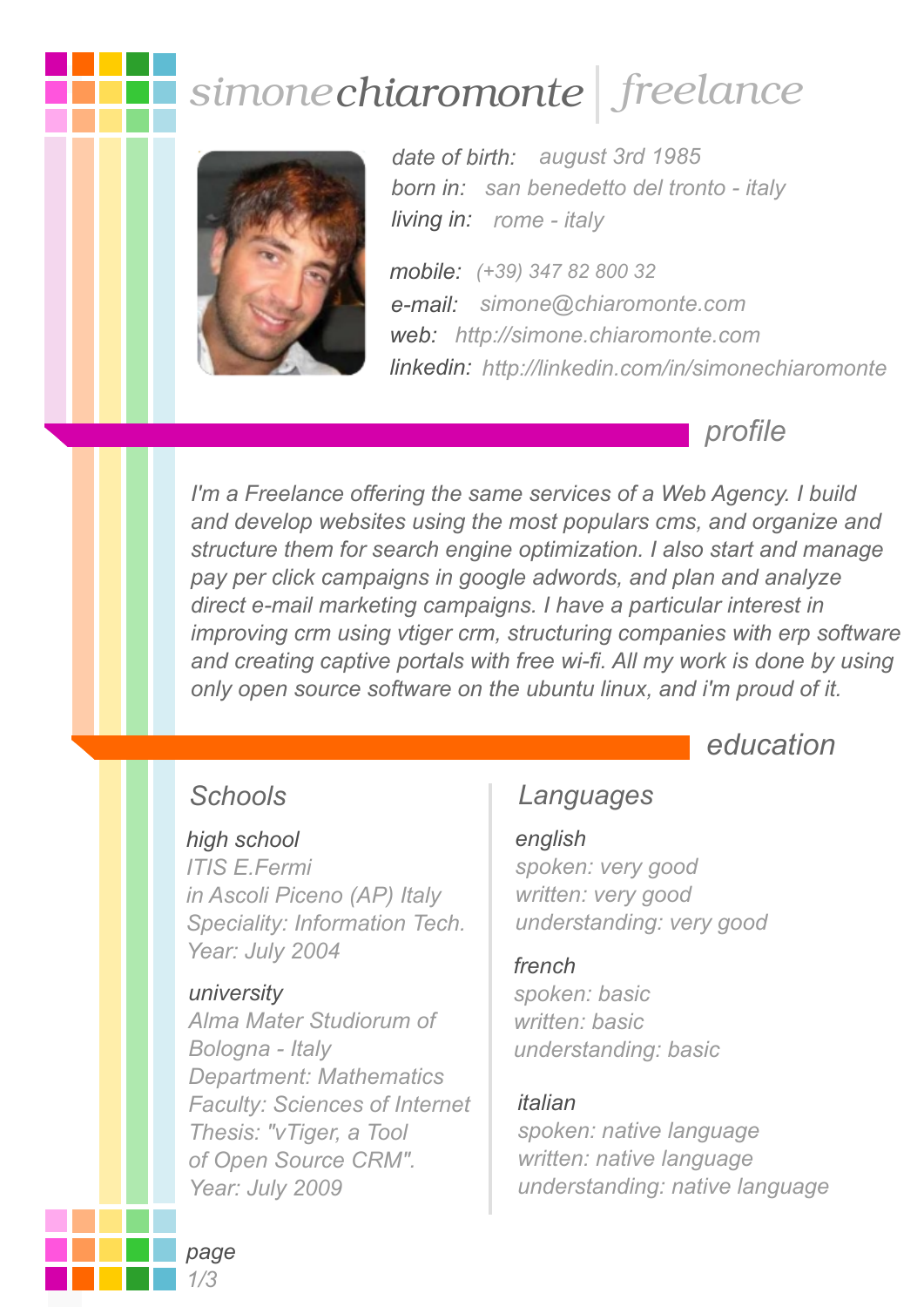# simone chiaromonte freelance

...seo and sem specialist

*profile education skills*

# *Programming Languages*

*xhtml css 3 xml php sql java javascript (jquery) latex*

#### *CRM & ERP Platforms*

*vtiger crm sugar crm oratio erp openbravo erp*

#### *Forum*

*php bb - my bb vanilla forums simple machine forum simple press (wp plugin)*

### *Web Industry*

*websites building (xhtml/php/mysql/jquery) cms development (mostly wordpress and joomla) web design seo (search engine optimization) sem with adwords (search engine marketing) dem (direct e-mail marketing) promotion on social networks (facebook, twitter, flickr & linkedin) youtube optimization to improve video search*

# *Content Management Systems*

*wordpress drupal joomla movable type*

### *E-Commerce*

*magento opencart prestashop getshopped (wp plugin)*

#### *Wi-Fi & Firmware*

*dd-wrt firmware wifi dog*



#### *Work Experiences & References on*

 *http://linkedin.com/in/simonechiaromonte*